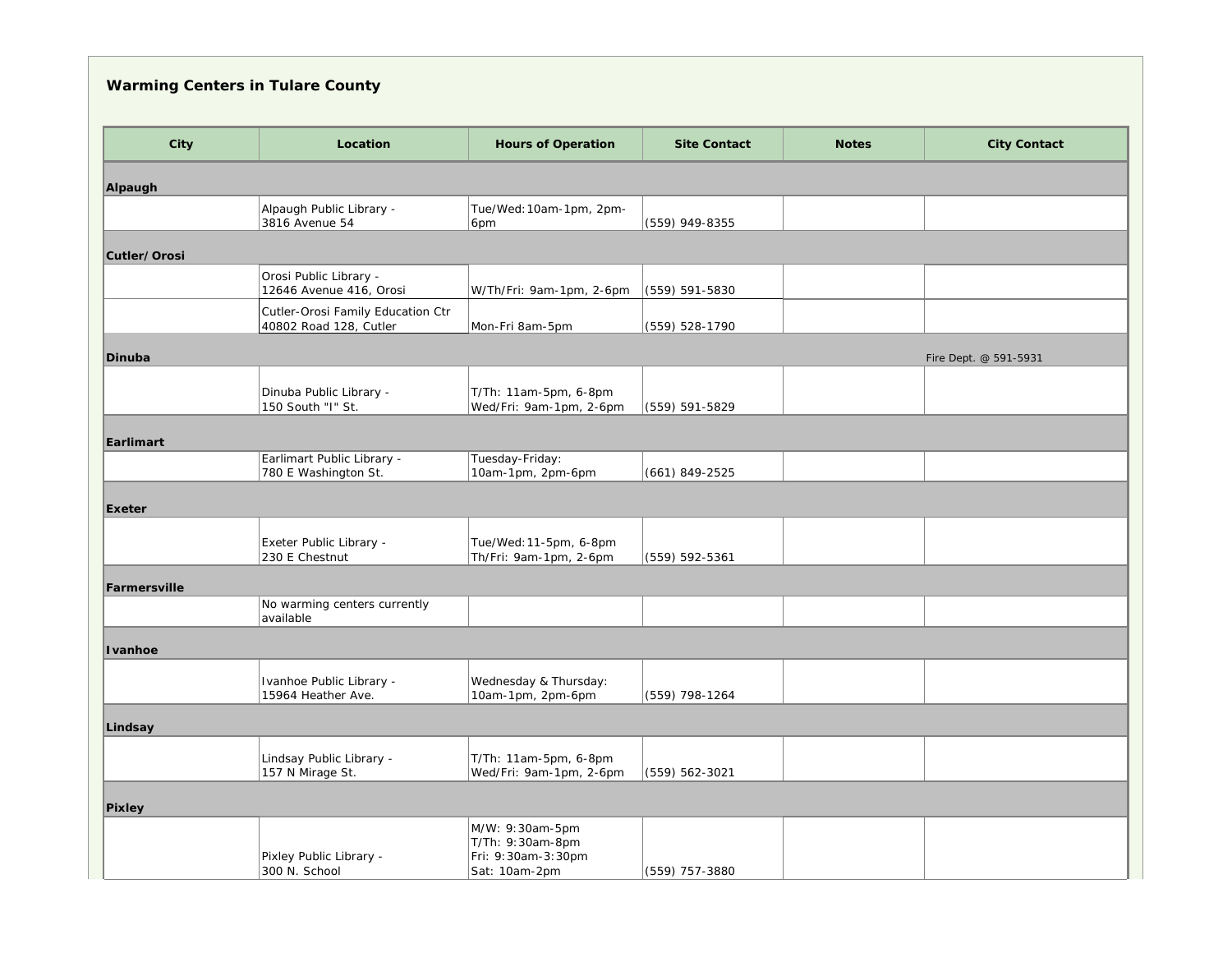| City                | Location                                 | <b>Hours of Operation</b> | <b>Site Contact</b> | <b>Notes</b>        | <b>City Contact</b> |
|---------------------|------------------------------------------|---------------------------|---------------------|---------------------|---------------------|
|                     |                                          |                           |                     |                     |                     |
| Porterville         |                                          |                           |                     |                     |                     |
|                     | Heritage Center                          | Mon-Thurs 8am-7pm         |                     |                     |                     |
|                     | 256 E. Orange Ave.                       | Fri 8am-8pm               | (559) 791-7695      |                     |                     |
|                     | Porterville City Hall<br>291 N. Main St. | Mon-Fri 7:30am-5:30pm     | (559) 782-7466      |                     |                     |
|                     | Porterville Public Library               | Mon-Thurs 10am-8pm        |                     |                     |                     |
|                     | 41 W. Thurman Ave.                       | Fri & Sat: 10am-6pm       | (559) 784-0177      |                     |                     |
|                     | Porterville Transit Center               | Mon-Fri 8am-5:30pm        |                     |                     |                     |
|                     | 61 W. Oak Ave.                           | Sat: 9am-5pm              | (559) 791-7800      |                     |                     |
|                     |                                          |                           |                     |                     |                     |
|                     |                                          |                           |                     |                     |                     |
| Springville         |                                          |                           |                     |                     |                     |
|                     | Springville Public Library               | Fri: 9am-1pm, 2pm-6pm     |                     |                     |                     |
|                     | 35800 Highway 190                        | Sat: 9am-1pm, 2pm-5pm     | (559) 539-2624      |                     |                     |
|                     |                                          |                           |                     |                     |                     |
|                     |                                          |                           |                     |                     |                     |
| Strathmore          |                                          |                           |                     |                     |                     |
|                     | Strathmore Public Library                | Tuesday & Wednesday:      |                     |                     |                     |
|                     | 19646 Road 230                           | 9am-1pm, 2pm-6pm          | (559) 568-1087      |                     |                     |
|                     |                                          |                           |                     |                     |                     |
|                     |                                          |                           |                     |                     |                     |
| Terra Bella         |                                          |                           |                     |                     |                     |
|                     | Terra Bella Public Library               | Monday - Friday           |                     |                     |                     |
|                     | 23825 Avenue 92                          | 8:30am - 2:30pm           | (559) 535-5583      |                     |                     |
|                     |                                          |                           |                     |                     |                     |
|                     |                                          |                           |                     |                     |                     |
| <b>Three Rivers</b> |                                          |                           |                     |                     |                     |
|                     | Three Rivers Public Library              | W/F: 10am-1pm, 2pm-6pm    |                     |                     |                     |
|                     | 42052 Eggers Dr.                         | Th: 12pm-5pm, 6pm-8pm     | $(559) 561 - 4564$  |                     |                     |
|                     |                                          |                           |                     |                     |                     |
| Tipton              |                                          |                           |                     |                     |                     |
|                     |                                          |                           |                     |                     |                     |
|                     | <b>Tipton Public Library</b>             | Thursday & Friday:        |                     |                     |                     |
|                     | 301 E. Woods Ave.                        | 9am-1pm, 2pm-6pm          | (559) 752-4236      |                     |                     |
|                     |                                          |                           |                     |                     |                     |
| Tulare              |                                          |                           |                     |                     |                     |
|                     | Claude Metzenheimer Community            |                           |                     |                     |                     |
|                     | Center                                   |                           |                     | Can Open Saturday & |                     |
|                     | 830 S. Blackstone St.                    | Mon-Fri: 10am-5pm         | (559) 684-4310      | Sunday upon request |                     |
|                     |                                          |                           |                     |                     |                     |
|                     | Senior Community Center                  |                           |                     | Can Open Saturday & |                     |
|                     | 201 N "F" St.                            | Mon-Fri: 10am-5pm         | (559) 685-2330      | Sunday upon request |                     |
|                     |                                          |                           |                     |                     |                     |
|                     | Tulare Public Library                    | Tue-Thurs: 11am-7pm       |                     |                     |                     |
|                     | 475 N "M" St.                            | Fri & Sat: 11am-4pm       | (559) 685-4500      |                     |                     |
|                     |                                          |                           |                     |                     |                     |
|                     | Hillman Healthcare Center                | Mon-Fri 8am-5pm           |                     |                     |                     |
|                     | 1062 S. K St.                            | Sat 8am-1pm               | (559) 688-0821      |                     |                     |